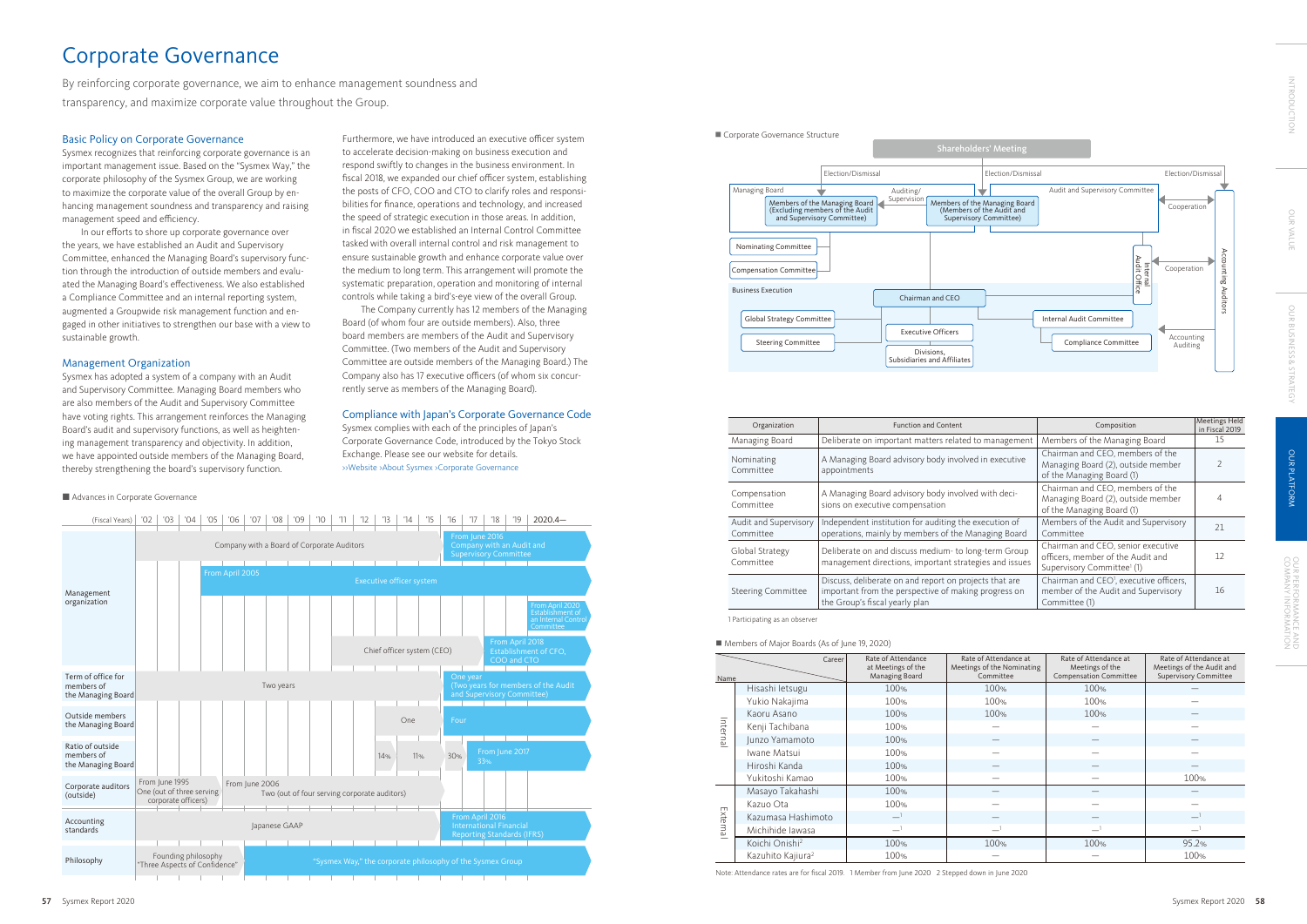#### Effectiveness of the Managing Board

The Managing Board is composed of members having diverse knowledge, experience and expertise. We strive to ensure appropriate diversity and scale, taking into account the overall balance of the Managing Board.

#### ■ Overview of Evaluation of Effectiveness (Composition)

To enhance the functions of the Managing Board, the Company conducts a document-based questionnaire survey of all members of the Managing Board (including members of the Audit and Supervisory Committee). The Board's effectiveness is determined on the basis of deliberation by the Managing Board of the aggregate results. In fiscal 2019, the Board was evaluated highly on many items, indicating that it is functioning effectively and filling its role appropriately. Meanwhile, the Company recognizes the need to persevere in initiatives to further increase the Board's effectiveness. We will continue to regularly evaluate the Managing Board in the aim of maintaining and increasing its effectiveness and continuing to enhance our corporate value.

The scale of the Managing Board and ratio of independent outside members of the Managing Board are generally appropriate, both in nature and diversity.

#### (Operation)

The provision of information necessary to fully discuss the Managing Board's agenda is generally appropriate. To further improve effectiveness, the Company is continually working to improve the Managing Board's operation by providing advance explanations to outside members of the Managing Board, organizing points at issue and providing related information necessary to understand the background. We hold opinion exchange meetings attended solely by outside members of the Managing Board as we seek to promote understanding of key issues. We also engage in other initiatives to invigorate deliberations. Nevertheless, room for improvement remains with respect to improving the timing when materials for deliberation are provided; initiatives to provide these materials earlier are still needed. (Status of Agenda and Deliberation)

The time for addressing and deliberating the Managing Board's agenda is appropriate, and we strive to provide individual

#### Executive Compensation

Compensation for members of the Managing Board makes a clear link between operating performance and responsibility for achievements. Compensation for members of the Managing Board, excluding members of the Audit and Supervisory Committee and outside members of the Managing Board divides broadly into fixed and performancelinked portions. Fixed compensation is determined based on a member's position, while performance-linked compensation is allocated on the basis of results. Profit attributable to owners of the parent is used as the indicator for performance-linked compensation. This indicator refers to net earnings for the consolidated fiscal year (sales net of expenses and profit or loss), so is considered by the Company to be an appropriate indicator for performance-linked compensation. Remuneration for members of the Managing Board (members of the Audit and Supervisory Committee) and outside members of the Managing Board consists of fixed remuneration only.

Remuneration amounts for members of the Managing Board (excluding members of the Audit and Supervisory Committee) are discussed and determined by the Managing Board following deliberation by the Compensation Committee. The Audit and Supervisory Committee deliberates and decides on remuneration of Audit and Supervisory Committee members.

A certain portion of fixed compensation for members of the Managing Board and executive officers is applied toward the purchase of the Company's stock in the aim of bolstering shareholder value by motivating management to pursue

#### **Breakdown of Executive Compensation**

#### Executive category

| $\blacksquare$ Actual Executive Compensation (Fiscal ZO19)                                                                                         |                               |                                |                                        |               | (Millions of yen)                       |
|----------------------------------------------------------------------------------------------------------------------------------------------------|-------------------------------|--------------------------------|----------------------------------------|---------------|-----------------------------------------|
|                                                                                                                                                    | Total<br>compensation<br>paid | Amount of compensation by type | Number of                              |               |                                         |
| Executive category                                                                                                                                 |                               | Fixed<br>compensation          | Performance-<br>linked<br>compensation | Stock options | executives<br>receiving<br>compensation |
| Members of the Managing Board (excluding members of the Audit and<br>Supervisory Committee and outside members of the Managing Board) <sup>1</sup> | 597                           | 245                            | 245                                    | 107           |                                         |
| Members of the Audit and Supervisory Committee<br>(excluding outside members of the Managing Board)                                                | 24                            | 24                             |                                        |               |                                         |
| Outside members of the Managing Board                                                                                                              | 28                            | 28                             |                                        |               |                                         |
| 100010                                                                                                                                             |                               |                                |                                        |               |                                         |

1 Includes members of the Managing Board who stepped down in fiscal 2019

### Executives Receiving Total Compensation of ¥100 Million or More (Millions of yen) (Millions of yen)

|                 |                                                     | Company Category | Total        | Amount of compensation by type |                    |         |  |
|-----------------|-----------------------------------------------------|------------------|--------------|--------------------------------|--------------------|---------|--|
| Name            | <b>Executive Category</b>                           |                  | Compensation | Fixed                          | Performance-Linked | Stock   |  |
|                 |                                                     |                  |              | Compensation                   | Compensation       | Options |  |
| Hisashi letsugu | Member of the Managing Board   Submitting company I |                  | 155          |                                |                    |         |  |

- **Appointments and dismissals of members of the Managing** Board, compensation-related matters
- l Reports on the status of business execution by members of the Managing Board
- Evaluation of the Managing Board's effectiveness
- Audit policy, audit plan and audit implementation report (members of the Audit and Supervisory Committee)
- **Progress on Group management plan**
- $\bullet$  Business expansion strategies and initiatives
- **•** Group operating performance; quarterly, semiannual and annual results
- $\bullet$  Introduction of a new HR management structure targeting managers

Members of the Audit and Supervisory Committee and outside members of the Managing Board

Compensation for members of the Managing Board (excluding members of the Audit and Supervisory Committee and outside members of the Managing Board)

#### Fixed compensation: 100%

long-term increases in corporate value. The Company aims for the Chairman, President and CEO to hold shares worth five times his fixed compensation, and for other members of the Managing Board and executive officers to hold shares worth twice their fixed compensation, and for them to hold the acquired shares during their terms of office. As of the end of fiscal 2019, the Chairman, President and CEO held 611,000 shares (81 times fixed compensation), and other members of the Managing Board and executive officers (only those who hold shares) held an average of 26,000 shares (nine times fixed compensation) in the Company.

## **Compliance**

Based on the corporate philosophy for the Sysmex Group, the "Sysmex Way," we define our view of compliance as "conducting business activities not only in compliance with applicable laws and regulations, but also based on fairness and high ethical standards." We have established a Global Compliance Code, in which particularly important conformance rules and behavioral guidelines for all Group executives and employees to abide by are set out and conduct training and work to instill this code. The code describes our thoughts on ethics in relation to research and development, prevention of bribery and adherence to international guidelines such as the Universal Declaration on Human Rights, as well as conserving the global natural environment.

Sysmex has established and operates an internal reporting system for all Group companies.

>>Sustainability Data Book >Compliance P62

### Fixed compensation: Approximately 41% Performance-linked compensation: Approximately 59%

Fixed compensation: Fixed compensation is determined based on a member's position. A certain portion is applied toward the purchase of the Company's stock Performance-linked compensation: Performance-linked compensation amounts are multiplied by a variable compensation factor within 3% of profit attributable to owners of the parent to determine the total amount of variable compensation. From this amount, position-specific factors (related to the scale and responsibility of members of the Managing Board, as well as the degree of their impact on Group management) and individual evaluation factors are used to determine individual disbursements.

### $\blacksquare$  Actual Executive Compensation (Fiscal 2010)

n Skill Matrix for Members of the Managing Board (As of June 19, 2020)

|          | $\rightarrow$      |        |      |                        |             |                            |            |                        |            |            |                                                         |                    |
|----------|--------------------|--------|------|------------------------|-------------|----------------------------|------------|------------------------|------------|------------|---------------------------------------------------------|--------------------|
|          |                    |        |      |                        |             | Area of experience         |            |                        |            |            |                                                         |                    |
|          | Name               | Gender | Year | Initial<br>appointment | Independent | General<br>manage-<br>ment | Global     | Sales and<br>marketing | R&D        | <b>SCM</b> | Technology,   Production,   Finance and  <br>accounting | Human<br>resources |
|          | Hisashi letsugu    | M      | 1949 | 1986                   |             | О                          |            | О                      |            |            | О                                                       | ∩                  |
|          | Yukio Nakajima     | M      | 1950 | 1999                   |             | O                          |            | C                      |            |            | О                                                       |                    |
|          | Kaoru Asano        | M      | 1958 | 2014                   |             | О                          |            |                        | $\bigcirc$ |            |                                                         |                    |
| Internal | Kenji Tachibana    | M      | 1957 | 2014                   |             | О                          | ∩          | ∩                      |            |            |                                                         |                    |
|          | Junzo Yamamoto     | M      | 1955 | 2017                   |             | O                          |            |                        | $\bigcirc$ | $\bigcap$  |                                                         |                    |
|          | Iwane Matsui       | M      | 1961 | 2019                   |             | 0                          | $\bigcap$  | $\cap$                 |            |            |                                                         |                    |
|          | Hiroshi Kanda      | M      | 1957 | 2019                   |             | О                          | $\bigcirc$ | $\bigcirc$             | $\bigcirc$ |            |                                                         |                    |
|          | Yukitoshi Kamao    | M      | 1956 | 2016                   |             | О                          |            |                        |            |            | О                                                       |                    |
|          | Masayo Takahashi   | F      | 1961 | 2016                   |             | О                          | $\bigcirc$ |                        | $\circ$    |            |                                                         |                    |
|          | Kazuo Ota          | M      | 1955 | 2019                   | $\bigcirc$  | О                          | $\bigcap$  |                        |            |            |                                                         |                    |
| External | Kazumasa Hashimoto | M      | 1953 | 2020                   | $\bigcirc$  | $\bigcirc$                 |            | $\bigcap$              |            |            | ∩                                                       |                    |
|          | Michihide Jawasa   | M      | 1956 | 2020                   | О           | 0                          |            |                        |            |            |                                                         |                    |

#### Note: "Global" indicates experience at an overseas post.

members of the Managing Board with an understanding of agenda items and information prior to meetings, as well as to leverage their knowledge and experience to engage in deliberation. Matters of management importance are put on the agenda in a timely manner, and decision-making is appropriate, with outside members of the Managing Board interjecting objective and rational opinions. Going forward, further efforts are needed to encourage even more frank and free exchange of opinions and realize advanced decision-making through more vigorous deliberation by the Managing Board.

■ Major Managing Board Agenda Items (Fiscal 2019)

#### Effectiveness of the Audit and Supervisory Committee

Members of the Audit and Supervisory Committee attend important meetings, such as meetings of the Managing Board; browse approval documents; audit subsidiaries and conduct other activities to confirm the status of busines execution by members of the Managing Board.

The Audit and Supervisory Committee also audits the working of the Company's internal control system. The committee works closely with the accounting auditors to confirm the accounting audit plans and results, exchanging information and opinions.

Principal matters considered by the Audit and Supervisory Committee in fiscal 2019 included the appropriateness of audit policies and plans, preparation and state of operation of the internal control system, and methods and results of audits by the accounting auditors.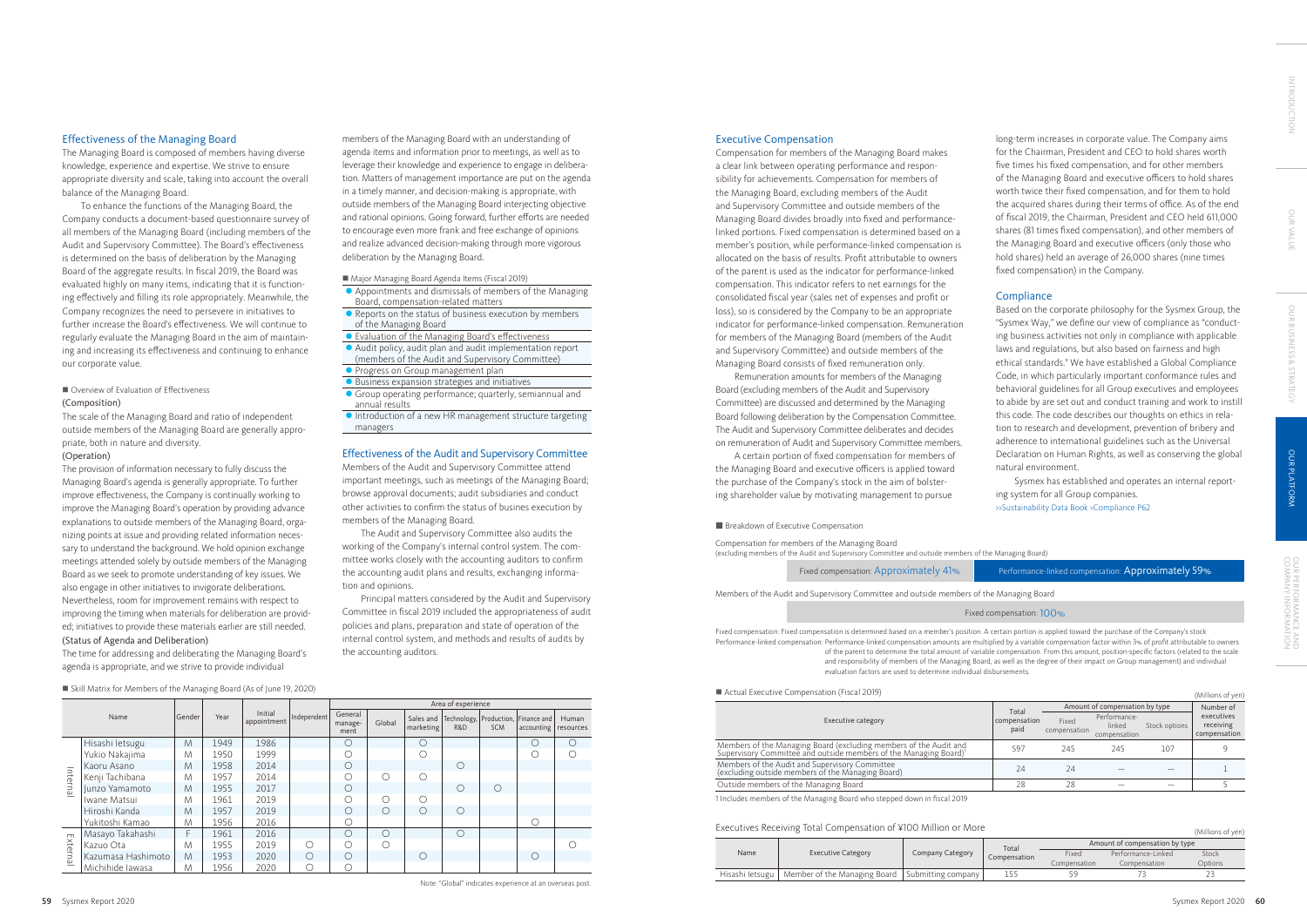### Our Perspective on Operating Risks

Sysmex is responsible for providing customers in more than 190 countries and regions around the world with products that ensure uninterrupted testing, which is an essential element of medical care. For that reason, we have formulated countermeasures from a short- to long-term perspective to ensure that operations continue under any circumstances. In addition to natural disasters and country risks, we consider increasingly stringent healthcare restrictions in individual countries, the emergence of product quality issues and information leaks to be important risks. Risk management also supports our ongoing growth. By responding swiftly in a rapidly changing operating environment, we strive to earn the support of our stakeholders and to maintain or increase our position in the market.

### Risk Management Structure

In fiscal 2020, Sysmex established an Internal Control Committee as a follow-on from the Risk Management Committee that had been in place until fiscal 2019. The Internal Control Committee is tasked with addressing strategic risks and promoting management activities spanning risk in general. The president and CEO chairs the Internal Control Committee, whose members include senior executive officers and members of the Audit and Supervisory Committee (excluding outside members of the Managing Board), with outside members of the Managing Board serving as observers.

The committee regularly evaluates risks in such categories as compliance (including fair dealing, corruption and business ethics), human resources, occupational health and safety, the

# Risk Management

environment, and finance and accounting (including taxation) and takes measures to counter risks the committee defines as having a significant impact on the Group's business. The committee also drafts plans for each fiscal year, with activity themes for each region and division, and reports regularly.

We have formulated a business continuity plan (BCP) to fulfill our social responsibility by providing a stable supply of products and services to medical institutions when disasters or other risks materialize. To ensure that Sysmex products continue to operate stably at medical institutions even when risks materialize, the BCP identifies important products to be given supply priority. We have augmented our regulations and manuals related to disaster response and have put in place a structure to ensure we can respond swiftly to emergencies.

The COVID-19 pandemic, which began to spread in the

fourth quarter of fiscal 2019, called for us to quickly ascertain the impact on our business activities and respond accordingly. At the start of the pandemic we launched countermeasures to determine the status of the overall Group. We also took steps to ensure an ongoing supply of products and the safety of employees and disclosed our forecasts on the pandemic's impact outside the Company. As a result, even in this emergency we were able to continue operating instrument and reagent factories at locations around the world and maintain a stable supply of products, services and support to our customers. >>Sustainability Data Book > Risk management P68

### Principal Responses

n Principal Operating Risks

- We have configured a global risk management structure (such as by reinforcing our BCP) aimed at reducing damage and facilitating an early recovery of business activities.
- l We have built an infrastructure capable of responding flexibly to emergencies (such as by introducing remote working).
- l We have introduced seismically isolated structures at instrument factories, diversified our reagent production function globally and created a system of mutual supply.
- l We procure materials and parts from multiple companies and maintain stockpiles. We also conduct CSR surveys of our business partners. **•** Finance divisions and local subsidiaries hedge risks through forward exchange contracts.
- We have globally diversified our reagent production functions.  $\bullet$  We provide highly productive products and services that help make healthcare management more efficient.
- The regulatory affairs division and local subsidiaries remain abreast of new laws and regulations and configure optimal systems.
- We are expanding our business portfolio outside of hematology and into such fields as hemostasis and urinalysis.
- l We are accelerating development speed by establishing drives of growth. l We comply with individual countries' laws and regulations, as well as international restrictions, and we have created structures for maintaining and enhancing quality.
- l We have enhanced our operational and design quality, bolstered massproduction quality and reinforced our systems for checking quality prior to market launch.
- l We hold supplier presentations aimed at increasing the quality of the materials and parts we procure.
- We are making thorough efforts to enact security response measures and conduct employee education by putting in place, alternative network routes, implementing routine system administration procedures and establishing virus gateways.
- l We conduct thorough prior audits, both of the market environment and from a financial perspective.
- We configure administrative structures for management and finance. • We provide comprehensive employee education and have put in place and are operating a global internal reporting system.

| $\blacksquare$ Principal Operating Kisks                                                                                                                                                                                                                  |                                                                                                                                                                                                                                   |                                 |                                                                                                                                                                                                                                                                                                                                                                                                           |
|-----------------------------------------------------------------------------------------------------------------------------------------------------------------------------------------------------------------------------------------------------------|-----------------------------------------------------------------------------------------------------------------------------------------------------------------------------------------------------------------------------------|---------------------------------|-----------------------------------------------------------------------------------------------------------------------------------------------------------------------------------------------------------------------------------------------------------------------------------------------------------------------------------------------------------------------------------------------------------|
| Risks                                                                                                                                                                                                                                                     | Major Content                                                                                                                                                                                                                     | Key<br>Environmental<br>Factors | Main Impacts if Risks Materialize                                                                                                                                                                                                                                                                                                                                                                         |
| The spread of infectious disease or emergence of other<br>risks that could substantially affect business activities                                                                                                                                       | • The impact on operations of global pandemics of COVID-19 and other<br>unknown infectious diseases to which humans are not immune                                                                                                | External                        | . Halt of business operations due to enormous damage to Group facili-<br>ties and infrastructure or damage to people<br>• Deterioration of operating performance and cash flow due to a halt in<br>medical institutions' operations and decreasing testing demand<br>• Substantial downturn in productivity due to difficulty in continuing or<br>maintaining human resources and the working environment |
| Disaster, severe accident or other occurrences that<br>disrupt product supply                                                                                                                                                                             | • Damage to manufacturing facilities and the stoppage of production<br>activities due to severe accidents, such as natural disasters and fires<br>• Obstacles to the procurement of substances if suppliers suspend<br>operations | External                        | Suspension of product supply leading to a decline in sales and an<br>inability to fulfill our supply responsibilities, leading to a decline in<br>corporate value                                                                                                                                                                                                                                         |
| <b>Exchange rate fluctuations</b>                                                                                                                                                                                                                         | Overseas business accounting for more than 80% of total Group sales<br>• Growth in sales in emerging markets leading to a higher proportion of<br>sales taking place in currencies that are not key currencies                    | External                        | Worsening of the Group's consolidated operating performance                                                                                                                                                                                                                                                                                                                                               |
| Increasingly stringent measures to curtail healthcare<br>expenditure                                                                                                                                                                                      | • Worsening market prices due to budget reductions by countries and<br>medical institutions                                                                                                                                       | External                        | Longer replacement cycles and growing downward pressure on prices                                                                                                                                                                                                                                                                                                                                         |
| Growing difficulty of obtaining regulatory approval due<br>to increasingly stringent healthcare laws and restric-<br>• Delayed new product launches due to longer approval periods<br>tions, as well as to the introduction of independent<br>regulations |                                                                                                                                                                                                                                   | External                        | Lost ability to capture market opportunities and increasing cost of<br>response                                                                                                                                                                                                                                                                                                                           |
| Revisions to our the business model due to changes in<br>the market environment                                                                                                                                                                           | • Hematology field accounting for a high percentage of sales and profits                                                                                                                                                          | Internal                        | Worsening of the Group's consolidated operating performance                                                                                                                                                                                                                                                                                                                                               |
| Emergence of quality problems related to products or<br>services                                                                                                                                                                                          | • Major impact on test results                                                                                                                                                                                                    | Internal                        | Increasing cost of response and declines in corporate creditworthiness<br>and brand power                                                                                                                                                                                                                                                                                                                 |
| Information security risks                                                                                                                                                                                                                                | • Impact on operations due to information leaks (such as cyber threats)<br>and network breakdowns                                                                                                                                 | Internal                        | Halt of business activities and a decrease in corporate creditworthiness                                                                                                                                                                                                                                                                                                                                  |
| • Impact on strategies and operating performance if the results of M&A<br>M&A-related risks<br>fall below expected levels                                                                                                                                 |                                                                                                                                                                                                                                   | Internal                        | Worsening of the Group's consolidated operating performance and<br>review of business strategies                                                                                                                                                                                                                                                                                                          |
| Compliance infringements                                                                                                                                                                                                                                  | • Compliance infractions, such as related laws and regulations                                                                                                                                                                    | Internal                        | Halt of business activities and a decrease in corporate creditworthiness                                                                                                                                                                                                                                                                                                                                  |
|                                                                                                                                                                                                                                                           |                                                                                                                                                                                                                                   |                                 |                                                                                                                                                                                                                                                                                                                                                                                                           |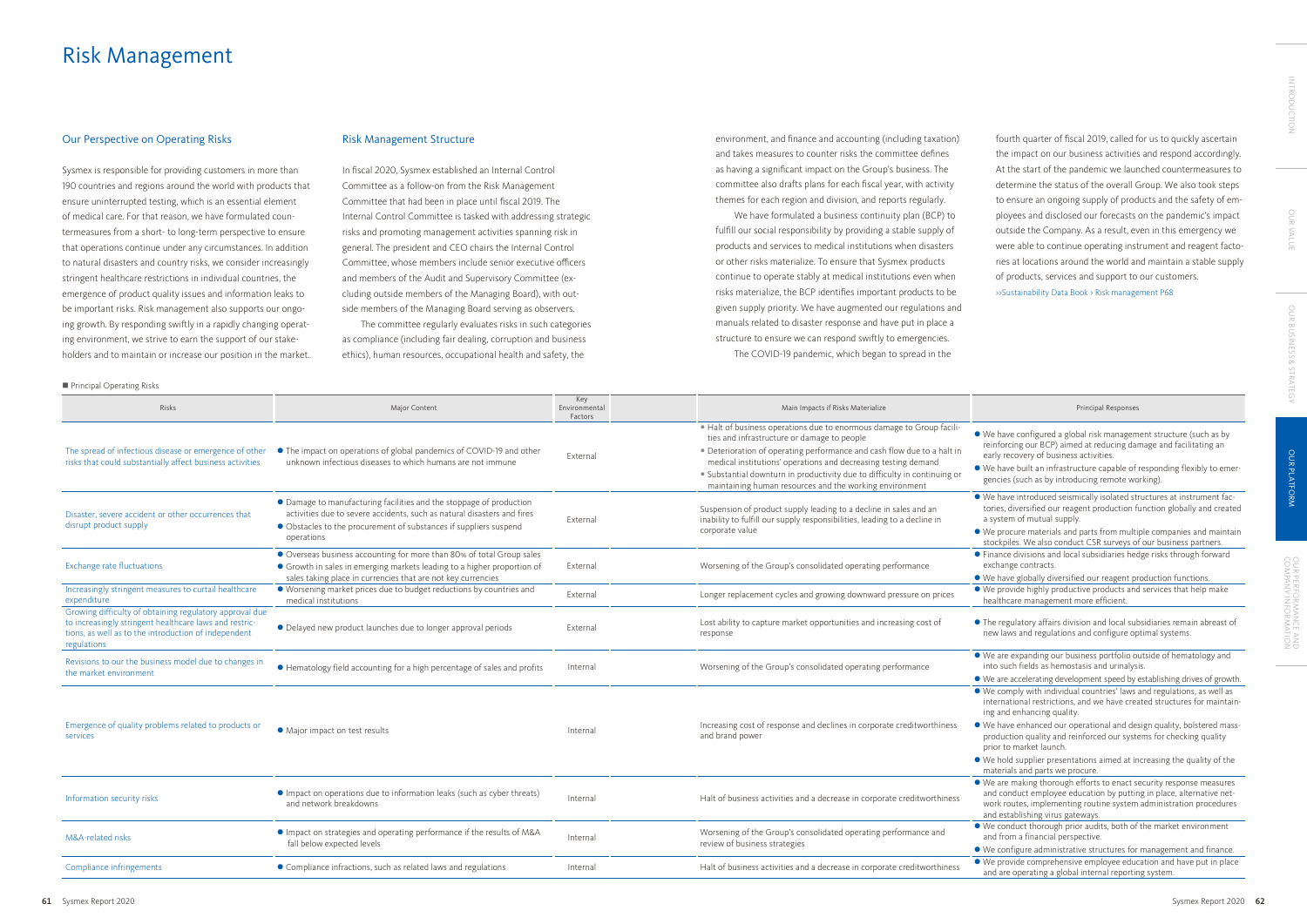### Iwane Matsui

Member of the Managing Board and Senior Executive Officer Managing Director Global Business

### Kazumasa Hashimoto

Member of the Managing Board (Outside) (Member of the Audit and Supervisory Committee) Independent Director

## Kenji Tachibana

Member of the Managing Board and Senior Executive Officer Senior Managing Director COO IVD Business Unit

## Kazuo Ota

Member of the Managing Board (Outside) Independent Director

## Yukio Nakajima

Member of the Managing Board and Senior Executive Officer Senior Managing Director CFO Corporate Business Planning and Administration

## Hisashi Ietsugu

Chairman and CEO

### Kaoru Asano



Member of the Managing Board and Senior Executive Officer Senior Managing Director COO LS Business Unit and CTO Corporate R&D

## Yukitoshi Kamao

Member of the Managing Board (Member of the Audit and Supervisory Committee)

## Junzo Yamamoto

Member of the Managing Board and Senior Executive Officer Managing Director Manufacturing and SCM

## Michihide Iwasa

Board (Outside)

Member of the Managing (Member of the Audit and Supervisory Committee) Independent Director

## Hiroshi Kanda

Member of the Managing Board and Senior Executive Officer Managing Director IVD Business Unit IVD Business Development

## Masayo Takahashi

Member of the Managing Board (Outside)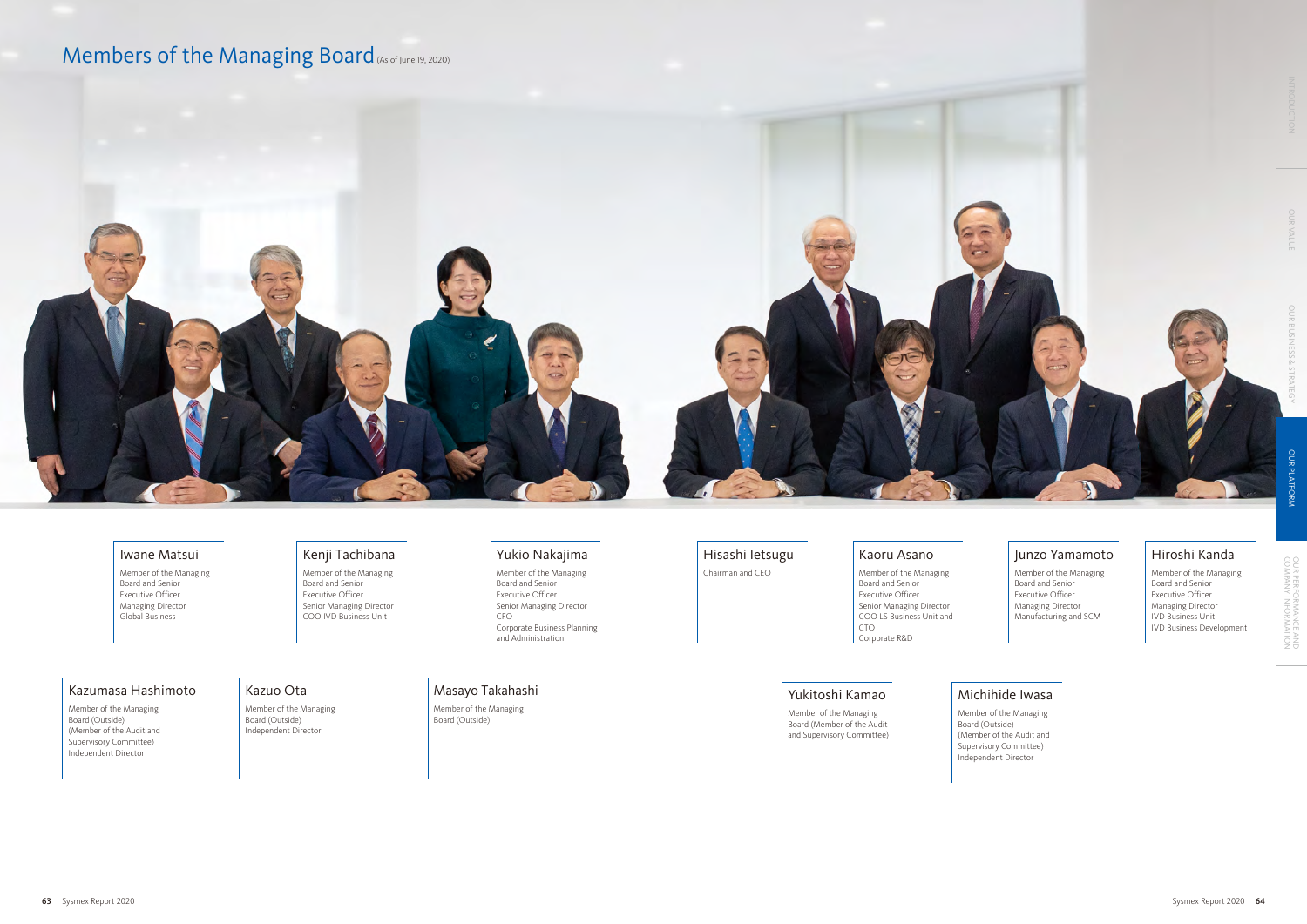He has been involved in promoting businesses such as domestic and international sales and marketing serving as a sales manager for domestic sales and as a representative of overseas regional headquarters of the Group for many years, and has contributed to global business development. He was appointed because his abundant experience and wide-ranging insight will be essential for increasing the corporate value of the Group. 65 Sysmex Report 2020 Sysmex Report 2020 66 Sysmex Report 2020 66

He was appointed to utilize his abundant experience and deep insight in corporate management for management of the Company.

Ph.D. of Medicine and Assistant professor of Ophthalmology, Kyoto University Hospital

Team Leader, Laboratory for Retinal Regeneration Research, RIKEN Center for Developmental Biology, Japan

Project Leader, Laboratory for Retinal Regeneration Research, RIKEN Center

Joined the Company, Member of the Managing Board (current)

#### Reasons for Appointing

She was appointed to utilize her abundant experience and deep insight relating to advanced medical research, medical ethics and s as a clinician and researcher for ent of the Company.

> masa Hashimoto (born 1953) r of the Managing Board (Outside) er of the Audit and Supervisory tee), Independent Director of Company shares held: N/A

He has been involved in business strategy development and international businesses and has contributed to strategic and global business development. He was appointed because he will be essential for increasing corporate value through the growth of businesses.

#### Reasons for Appointing

Joined Sumitomo Bank (presently Sumitomo Mitsui Banking Corporation) **Executive Officer of Sumitomo Mitsui** Banking Corporation

Apr. 2007 Managing Executive Officer of Sumitomo Mitsui Banking Corporation President and Representative Director of

He has been involved in instrument production and supply chains for many years and has contributed to strengthening the production system. He was appointed because his experience and insight will be essential for increasing corporate value.

#### ns for Appointing

# Members of the Managing Board (As of June 19, 2020)

| Hisashi letsugu (born 1949)<br>Chairman and CEO<br>Number of Company shares held: 611,700                                                                                                                                                                                                                                                                                                                                                                                                                                                                                                                                                                                              | Yukio Nakajima (born 1950)<br>Member of the Managing Board and<br>Senior Executive Officer<br>Senior Managing Director, CFO<br>Corporate Business Planning and Administration<br>Number of Company shares held: 95,200                                                                                                                                                                                                                                                                                                                                                                         | Kaoru Asano (born 1958)<br>Member of the Managing Board and<br>Senior Executive Officer, Senior Managing<br>Director, COO LS Business Unit and CTO<br>Corporate R&D<br>Number of Company shares held: 54,400                                                                                                                                                                                                                                                                                                                                                                                                                                                            | Hiroshi Kanda (born 1957)<br>Member of the Managing Board and<br>Senior Executive Officer<br>Managing Director<br>IVD Business Unit IVD Business Development<br>Number of Company shares held: 54,500                                                                                                                                                                                                                     | Masayo Takahas<br>Member of the Manag<br>Number of Company shar                                                                                                                                                                                                                                                                                                                                                                                                                                                                                                                                  |
|----------------------------------------------------------------------------------------------------------------------------------------------------------------------------------------------------------------------------------------------------------------------------------------------------------------------------------------------------------------------------------------------------------------------------------------------------------------------------------------------------------------------------------------------------------------------------------------------------------------------------------------------------------------------------------------|------------------------------------------------------------------------------------------------------------------------------------------------------------------------------------------------------------------------------------------------------------------------------------------------------------------------------------------------------------------------------------------------------------------------------------------------------------------------------------------------------------------------------------------------------------------------------------------------|-------------------------------------------------------------------------------------------------------------------------------------------------------------------------------------------------------------------------------------------------------------------------------------------------------------------------------------------------------------------------------------------------------------------------------------------------------------------------------------------------------------------------------------------------------------------------------------------------------------------------------------------------------------------------|---------------------------------------------------------------------------------------------------------------------------------------------------------------------------------------------------------------------------------------------------------------------------------------------------------------------------------------------------------------------------------------------------------------------------|--------------------------------------------------------------------------------------------------------------------------------------------------------------------------------------------------------------------------------------------------------------------------------------------------------------------------------------------------------------------------------------------------------------------------------------------------------------------------------------------------------------------------------------------------------------------------------------------------|
| Sep. 1986 Joined the Company, Member of the<br>Managing Board<br>Mar. 1990 Member of the Managing Board and<br>Senior Executive Officer, Managing<br>Director<br>Feb. 1996 Member of the Managing Board and<br>Senior Executive Officer, Managing<br>Director (Representative Director)<br>Apr. 1996 Member of the Managing Board and<br>Senior Executive Officer, Senior<br>Managing Director (Representative<br>Director)<br>Jun. 1996 President and CEO<br>Apr. 2013 Chairman and CEO (current)<br>(Important concurrent position) Chairman of the<br>Kobe Chamber of Commerce and Industry                                                                                         | Apr. 1973 Joined the Company<br>Jun. 1999 Member of the Managing Board,<br>Executive Vice President of Corporate<br><b>Business Planning</b><br>Apr. 2005 Member of the Managing Board and<br>Executive Officer, Vice President of<br>Corporate Business Planning<br>Apr. 2009 Member of the Managing Board and<br>Senior Executive Officer, Managing<br>Director<br>Apr. 2013 Member of the Managing Board and<br>Senior Executive Officer, Senior<br>Managing Director<br>Apr. 2018 Member of the Managing Board and<br>Senior Executive Officer, Senior<br>Managing Director, CFO (current) | Aug. 1987 Joined the Company<br>Apr. 2009 Executive Officer, Manager of Central<br>Research Laboratories<br>Apr. 2011 Executive Officer, Executive Vice<br>President of R&D Strategic Planning<br>Apr. 2013 Senior Executive Officer<br>Jun. 2014 Member of the Managing Board and<br>Senior Executive Officer<br>Apr. 2015 Member of the Managing Board and<br>Senior Executive Officer, Managing<br>Director<br>Apr. 2017 Member of the Managing Board and<br>Senior Executive Officer, Senior<br>Managing Director<br>Apr. 2018 Member of the Managing Board and<br>Senior Executive Officer, Senior<br>Managing Director, COO LS Business<br>Unit and CTO (current) | Mar. 1980 Joined the Company<br>Apr. 2004 Chairman of Sysmex Shanghai Ltd.<br>Apr. 2013 Executive Officer, ICH Business Unit and<br>Executive Vice President of Hemostasis<br>Product Engineering Development<br>Apr. 2017 Senior Executive Officer<br>Apr. 2019 Senior Executive Officer, Managing<br>Director<br>Jun. 2019 Member of the Managing Board and<br>Senior Executive Officer, Managing<br>Director (current) | Oct. 1992 Ph.D. of Medicin<br>professor of Opl<br>University Hosp<br>Apr. 2006 Team Leader, La<br>Regeneration Re<br>for Developmen<br>Apr. 2012 Project Leader, L<br>Regeneration Re<br>for Developmen<br>(presently RIKEN<br>Dynamics Resea<br>Jun. 2016 Joined the Comp<br>Managing Board<br>Dec. 2017 Director of Rese<br>Eye Hospital (cu<br>Aug. 2019 President of Visi<br>Aug. 2019 Senior Visiting S<br>Retinal Regenera<br>Center for Biosy<br>Research, Japan                                                                                                                          |
| <b>Reasons for Appointing</b>                                                                                                                                                                                                                                                                                                                                                                                                                                                                                                                                                                                                                                                          | <b>Reasons for Appointing</b>                                                                                                                                                                                                                                                                                                                                                                                                                                                                                                                                                                  | Reasons for Appointing                                                                                                                                                                                                                                                                                                                                                                                                                                                                                                                                                                                                                                                  | Reasons for Appointing                                                                                                                                                                                                                                                                                                                                                                                                    | Reasons for Appointing                                                                                                                                                                                                                                                                                                                                                                                                                                                                                                                                                                           |
| Holding the positions of Chairman and CEO of<br>the Company, he has managed all of Sysmex and<br>provided strong leadership for many years. He<br>was appointed because he will be essential for<br>increasing the corporate value with his sense of<br>balance, enabling appropriate supervision and<br>decision-making of the entire management<br>based on his insight and abundant experience<br>and achievements as a corporate manager.                                                                                                                                                                                                                                          | He has been involved in planning and<br>administration departments, including Corporate<br><b>Business Planning, Corporate Business</b><br>Administration, IR, HR and General Affairs for<br>many years and has contributed to the<br>strengthening of the Company's management<br>base. He was appointed because his abundant<br>experience and wide-ranging insight will be<br>essential for increasing corporate value.                                                                                                                                                                     | He has been involved in research and<br>technology development for many years and has<br>contributed to business development. He was<br>appointed because leveraging his experience<br>and insight in new R&D will be essential for<br>increasing corporate value.                                                                                                                                                                                                                                                                                                                                                                                                      | He has been involved in promoting businesses<br>such as product planning and market<br>development of the Group for many years and<br>has contributed to global business development.<br>He was appointed because his abundant<br>experience and wide-ranging insight will be<br>essential for increasing the corporate value of<br>the Group.                                                                            | She was appointed to utili<br>experience and deep insig<br>advanced medical researcl<br>other fields as a clinician a<br>management of the Comp                                                                                                                                                                                                                                                                                                                                                                                                                                                  |
| Kenji Tachibana (born 1957)<br>Member of the Managing Board and<br>Senior Executive Officer, Senior Managing<br>Director, COO IVD Business Unit<br>Number of Company shares held: 31,800                                                                                                                                                                                                                                                                                                                                                                                                                                                                                               | Junzo Yamamoto (born 1955)<br>Member of the Managing Board and<br>Senior Executive Officer<br>Managing Director<br>Manufacturing and SCM<br>Number of Company shares held: 29,900                                                                                                                                                                                                                                                                                                                                                                                                              | Iwane Matsui (born 1961)<br>Member of the Managing Board and<br>Senior Executive Officer<br>Managing Director<br>Global Business<br>Number of Company shares held: 1,500                                                                                                                                                                                                                                                                                                                                                                                                                                                                                                | Yukitoshi Kamao (born 1956)<br>Member of the Managing Board<br>(Member of the Audit and Supervisory<br>Committee)<br>Number of Company shares held: 46,700                                                                                                                                                                                                                                                                | Kazumasa Hash<br>Member of the Manag<br>(Member of the Audit<br>Committee), Indepenc<br>Number of Company shar                                                                                                                                                                                                                                                                                                                                                                                                                                                                                   |
| Mar. 1980 Joined the Company<br>Apr. 1998 President of Sysmex Singapore Pte Ltd.<br>(presently Sysmex Asia Pacific Pte Ltd.)<br>Apr. 2011 Executive Officer, Executive Vice<br>President of IVD Business Development<br>Apr. 2013 Senior Executive Officer<br>Jun. 2014 Member of the Managing Board and<br>Senior Executive Officer<br>Apr. 2015 Member of the Managing Board and<br>Senior Executive Officer, Managing<br>Director<br>Apr. 2017 Member of the Managing Board and<br>Senior Executive Officer, Senior<br>Managing Director<br>Apr. 2018 Member of the Managing Board and<br>Senior Executive Officer, Senior<br>Managing Director, COO IVD Business<br>Unit (current) | Mar. 1980 Joined the Company<br>Apr. 2011 Executive Officer, Executive Vice<br>President of Instrument Production<br>Apr. 2015 Senior Executive Officer<br>Apr. 2017 Senior Executive Officer, Managing<br>Director<br>Jun. 2017 Member of the Managing Board and<br>Senior Executive Officer, Managing<br>Director (current)                                                                                                                                                                                                                                                                  | Apr. 1985 Joined the Company<br>Jul. 2001 President of Sysmex Europe GmbH<br>Apr. 2011 Executive Officer, Executive Vice<br>President of Corporate Business<br>Planning<br>Apr. 2013 Executive Officer, Executive Vice<br>President of International Business<br>Management<br>Apr. 2017 Senior Executive Officer<br>Apr. 2019 Senior Executive Officer, Managing<br>Director<br>Jun. 2019 Member of the Managing Board and<br>Senior Executive Officer, Managing<br>Director (current)                                                                                                                                                                                 | Mar. 1978 Joined the Company<br>Apr. 2013 Executive Officer, Executive Vice<br>President of Business Administration<br>Jun. 2016 Member of the Managing Board<br>(Member of the Audit and Supervisory<br>Committee) (current)                                                                                                                                                                                             | Apr. 1976 Joined Sumitom<br>Sumitomo Mitsu<br>Apr. 2004 Executive Office<br><b>Banking Corpora</b><br>Apr. 2007 Managing Execu<br>Sumitomo Mitsu<br>Jun. 2010 President and Re<br>Ginsen Co., Ltd.<br>Jun. 2014 President and Re<br>and Chief Opera<br>Urban Banking (<br>Kansai Mirai Bar<br>Jun. 2016 Chairman of the<br>Representative I<br><b>Banking Corpora</b><br>Apr. 2018 Representative I<br>Kansai Mirai Fina<br>Apr. 2019 Chairman of Kan:<br>(current)<br>Jun. 2019 Outside Corpora<br>ROYAL HOTEL,<br>Jun. 2020 Joined the Comp<br>Managing Board<br>the Audit and Su<br>(current) |
|                                                                                                                                                                                                                                                                                                                                                                                                                                                                                                                                                                                                                                                                                        |                                                                                                                                                                                                                                                                                                                                                                                                                                                                                                                                                                                                |                                                                                                                                                                                                                                                                                                                                                                                                                                                                                                                                                                                                                                                                         |                                                                                                                                                                                                                                                                                                                                                                                                                           |                                                                                                                                                                                                                                                                                                                                                                                                                                                                                                                                                                                                  |

Chairman of the Board, President and Representative Director of Kansai Urban Banking Corporation

| Apr. 1978<br>Apr. 2013 | Joined Kawasaki Heavy Industries, Ltd.<br>Executive Officer, General Manager of                                                                                          |
|------------------------|--------------------------------------------------------------------------------------------------------------------------------------------------------------------------|
|                        | Planning & Control Division, Aerospace<br>Company of Kawasaki Heavy Industries,<br>I td.                                                                                 |
| Apr. 2015              | Managing Executive Officer, General<br>Manager of Corporate Planning Division,<br>In Charge of Finance & Human                                                           |
|                        | Resources (Corporate) of Kawasaki<br>Heavy Industries, Ltd.                                                                                                              |
| Jun. 2015              | Senior Vice President, General Manager<br>of Corporate Planning Division, In<br>Charge of Finance & Human Resources<br>(Corporate) of Kawasaki Heavy<br>Industries, Ltd. |
| Arp. 2018              | Director, Managing Executive Officer,<br>President of Motorcycle & Engine<br>Company of Kawasaki Heavy Industries,<br>I td.                                              |
| Jun. 2019              | Advisor of Kawasaki Heavy Industries,<br>I td.                                                                                                                           |
| $\ln n$ $2010$         | loined the Company Member of the                                                                                                                                         |

Jun. 2019 Joined the Company, Member of the Managing Board (current)

Reasons for Appointing

Kazuo Ota (born 1955) Member of the Managing Board (Outside) Independent Director Number of Company shares held: N/A

for Developmental Biology, Japan (presently RIKEN Center for Biosystems

Dynamics Research, Japan)

Dec. 2017 Director of Research Center, Kobe City Eye Hospital (current)

Aug. 2019 President of Vision Care Inc. (current) Senior Visiting Scientist, Laboratory for Retinal Regeneration Research, RIKEN Center for Biosystems Dynamics

Research, Japan (current)

#### Reasons for Appointing

He was appointed to utilize his experience and specialized expertise related to corporate management, which is necessary to increase the audit and supervisory functions.

Jun. 2014 President and Representative Director, and Chief Operating Officer of Kansai Urban Banking Corporation (presently Kansai Mirai Bank, Limited)

Apr. 2018 Representative Director and President of Kansai Mirai Financial Group, Inc. Apr. 2019 Chairman of Kansai Mirai Bank, Limited.

(current) Outside Corporate Auditor of THE ROYAL HOTEL, LIMITED (current) Joined the Company, Member of the Managing Board (Outside) (Member of the Audit and Supervisory Committee) (current)

### Reasons for Appointing

He was appointed to utilize his abundant

experience and deep insight into corporate management as a corporate manager of a financial institution.

yo Takahashi (born 1961) .<br>r of the Managing Board (Outside) of Company shares held: N/A

|           | Apr. 1979 Joined Kobe Steel, Ltd.<br>Apr. 2009 Trustee of Kobe Steel, Ltd.                                                    |
|-----------|-------------------------------------------------------------------------------------------------------------------------------|
|           | Apr. 2010 Officer of Kobe Steel, Ltd.                                                                                         |
|           |                                                                                                                               |
|           | Apr. 2012 Senior Managing Officer of Kobe Steel,<br>I td.                                                                     |
| Jun. 2014 | Representative Director and President of                                                                                      |
|           | Kobelco Logistics, Ltd.                                                                                                       |
| Jun. 2020 | Senior Advisor of Kobelco Logistics, Ltd.<br>(current)                                                                        |
| Jun. 2020 | Joined the Company, Member of the<br>Managing Board (Outside) (Member of<br>the Audit and Supervisory Committee)<br>(current) |
|           |                                                                                                                               |

Reasons for Appointing

He was appointed to utilize his abundant experience and deep insight into corporate management for audits of the Company.

### Michihide Iwasa (born 1956)

Member of the Managing Board (Outside) (Member of the Audit and Supervisory Committee), Independent Director Number of Company shares held: N/A